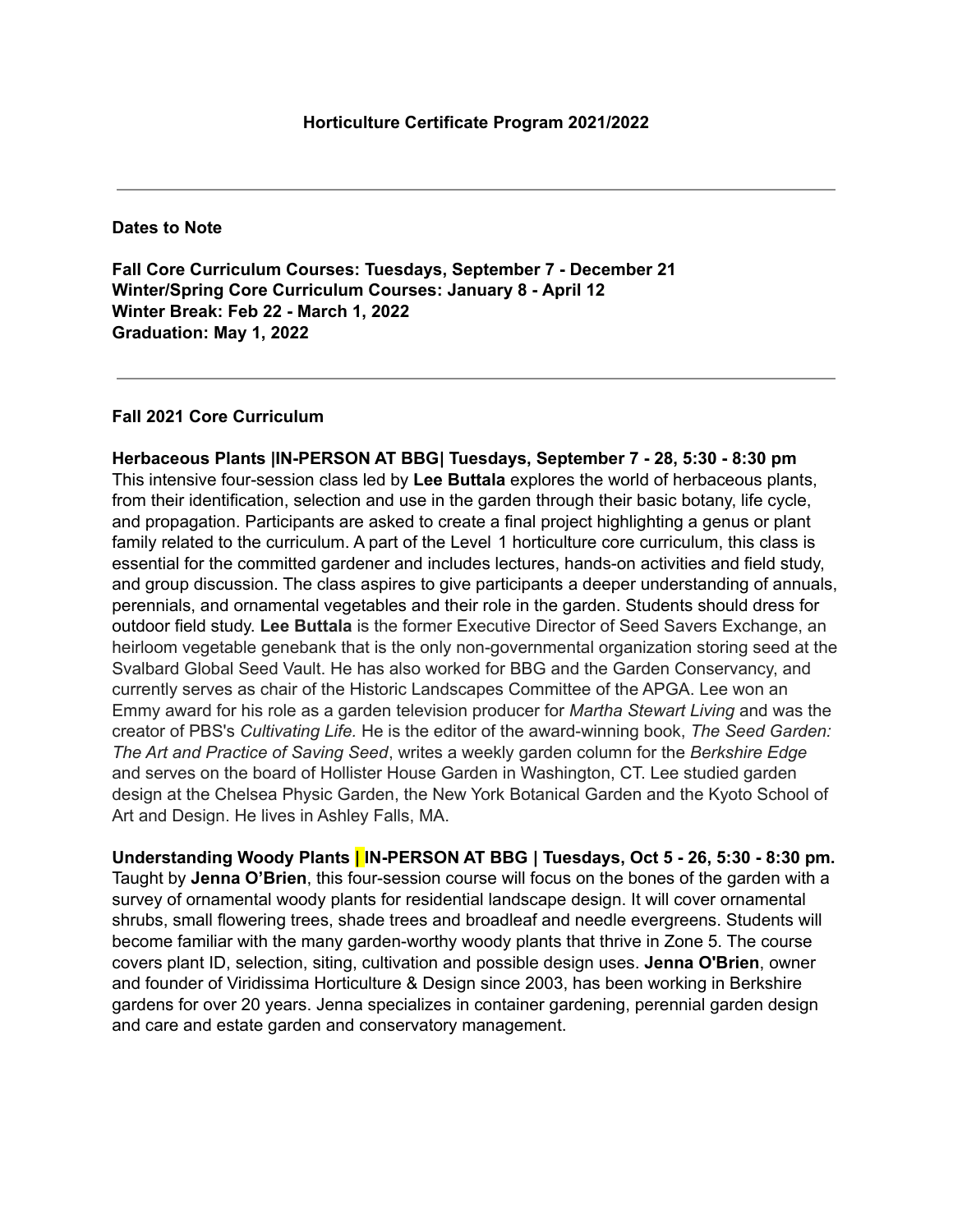**Understanding Soil Health and Structure | IN-PERSON AT BBG | Tuesdays, 5:30 - 8:30 pm, November 2 - 23.** Taught by **John Howell**, this four-session course will explain how plant growth is affected by soils, from drainage to pH and nutrients. Learn how to evaluate soils, improve those that are less than ideal and amend soils for specific garden uses. Fertilizers, soil amendments, making and using compost, moisture management and the pros and cons of mulching will be covered. Students need to get a soil sample before class and bring the results to the first class.**John Howell** MS is the former Extension Vegetable Specialist for the University of Massachusetts and currently lectures on vegetables, fruits and soil management. Author of numerous newsletters for growers, he is currently the editor for New England Vegetable Management Guide, published biennially by the University of Massachusetts.

**Plant Healthcare | IN-PERSON AT BBG | Tuesdays, November 30 - December 21, 5:30 - 8:30 pm.** Led by **Ken Gooch**, this program focuses on factors that affect plant health care, including insects, diseases, pathogens and abiotic influences. Basic diagnostic techniques will be taught. Learn to minimize potential problems through proper site preparation, plant selection and placement. Managing problems using biological, chemical, and cultural techniques will be discussed with a focus on integrated pest management. **Ken Gooch** is the former Forest Health Program Director for the Massachusetts Department of Conservation and Recreation. Additionally, he is a Massachusetts Certified Arborist and teaches arboriculture at the Garden.

## **Horticulture Certificate Garden Practicums Fall 2021**

The Garden Practicum reinforces classroom work with hands-on experience in the garden. Students are required to complete **15 practicum hours** between September and April to complete the level I Horticulture Certificate. The **( )** preceding each description notes the number of qualifying hours for each practicum. Additional practicum options will be added for the Winter and Spring of 2022. Students may purchase additional practicum hours if desired.

**(4.5) Field Survey of Grassland Meadows. Saturday, September 16, 9 am - 2 pm.** This field class led by **Ted Elliman** will explore the colorful variety of meadow flora that comes into its own in late summer and early fall. In the field, we will observe and identify late-season grasses (which include such species as little bluestem, purple lovegrass, Indian grass, and switchgrass) and fall-blooming wildflowers such as asters, goldenrods, Joe-Pye weeds, and many others. Our explorations will include both upland and wetland meadow communities. **Ted Elliman** worked for many years for Native Plant Trust as a staff botanist, invasive species program manager, and instructor of botany, ecology, and conservation classes. His book, *The Wildflowers of New England*, an identification guide to the region's native flora, was published in 2016 by Timber Press. In the 1980's, Ted started and directed an environmental education and wilderness adventure center in the Berkshires. Since the mid-1990's, he has periodically led natural history tours to southwest China, where he worked for two years as a teacher and forest ecologist.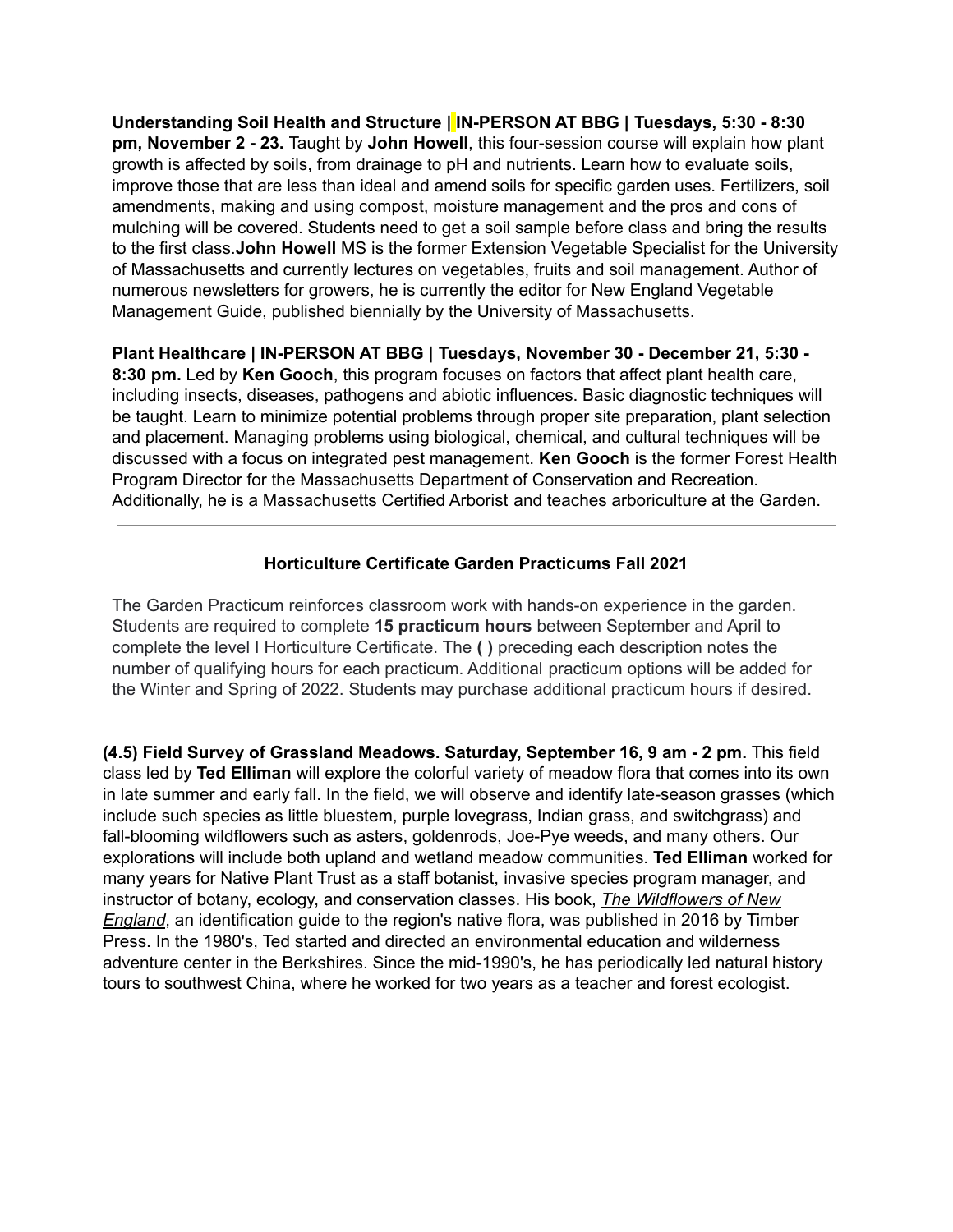**(2) Overwintering Your Plants. Saturday, September 18, 11 am - 1 pm.** At the end of the summer, what do you do with all those special patio plants that you have fussed over for the summer months? This class will give gardeners tricks of the trade to protect their tender perennials, house plants, woody potted specimens and succulent collections and encourage them to thrive during the winter season. Taught by **Jenna O'Brien**, topics of this class will include cultivation, fertilizing, watering and healthcare. Learn by doing and take home some plant companions.

**(1) Defeating Japanese Knotweed on the Wild and Scenic Housatonic River. Saturday, September 25, 10 am - 11 am.** This lecture by exhibiting artist and environmental activist Tom Zetterstom illustrates cooperative efforts by the Housatonic Valley Association, Housatonic River Commission, and the Knotweed Network, to eradicate highly invasive knotweed thickets, and restore the rich diversity of native riparian ecosystems along the wild and scenic Housatonic in Northwest Connecticut.

**(1.5) Peony Propagation. Saturday, October 2, 2 - 3:30 pm.** Join **Dan Furman** of Cricket Hill Garden for an in-depth presentation and demonstration on all aspects of peony propagation. The workshop will begin with a slide talk giving an overview of the world of peonies, followed by a demonstration of dividing an herbaceous peony as well as grafting a tree peony. Growing peonies from seed will also be discussed and demonstrated. Participants will be given a pack of peony seeds to sow in their own gardens. This is a workshop for all who love peonies and want to learn how to make more! **Dan Furman** is a second-generation peony grower at Cricket Hill Garden in Thomaston, CT. Since joining the business in 2010, he has worked to expand the peony hybridization and production programs at the nursery. In addition to peonies, he is interested in growing pawpaws, persimmons, Asian pears, and other unusual fruits in Northwestern Connecticut.

**(5.5) Goldenrod and Asters Field Study. Saturday, October 2, 9 am - 3 pm.** In late summer and early fall, asters and goldenrods come into their own. In this class taught by **Ted Elliman**, a morning discussion will include a presentation of many of Berkshire County's asters and goldenrods, focusing on their identification features and discussing their characteristic habitats. In the afternoon, we'll explore nearby natural areas to observe and identify the asters and goldenrods growing in meadows, woodlands and wetlands, examining the differences that characterize these species. A hand lens is recommended. We will travel by BBG's passenger van. Please dress for the weather and bring a bagged lunch. **Ted Elliman** has worked for the Native Plant Trust as a staff botanist, invasive species program manager and instructor of botany, ecology and conservation classes. His book, *The Wildflowers of New England*, an identification guide to the region's native flora, was published in 2016 by Timber Press.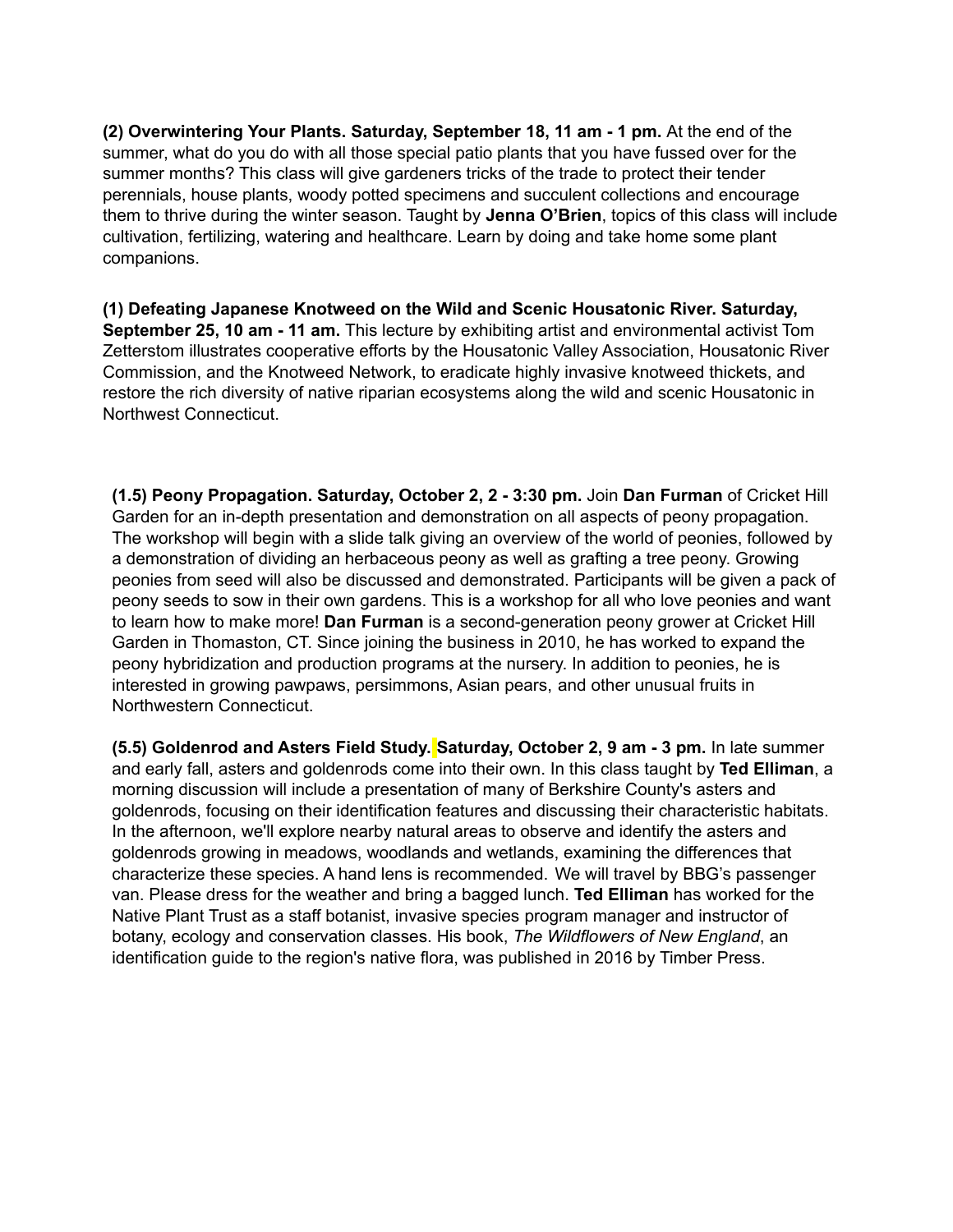**(2) Protecting Specimen Trees and Standing Forests from Asiatic Bittersweet. Saturday, October 9, 11 am - 1 pm.** Bittersweet, the tree-killing vine, can undo a century of forest succession in a generation by encapsulating and collapsing trees, resulting in dramatic reduction of carbon sequestration and ecosystem services. Learn how land trusts, parks and campuses are efficiently and effectively defeating invasive vines and shrubs, and restoring inherent beauty and balance to natural areas. The lecture will be followed by a hands-on field demonstration of cut-and-treat as well as additional control methods.

## **(3) Onsite Vegetable Garden End of Season Care with BBG's Horticulture Team. October 13, 9 am - 12 pm**

Join the BBG horticulture staff as they put the vegetable gardens to bed for the winter. This entire practicum will be held outside and is only offered to horticulture certificate students. Tools will be provided, but bring your own work gloves, comfortable shoes, and other appropriate clothing for the day's weather.

**(3) Botanical Names for the Fearful. Wednesdays, October 13 - 20, 5:30 - 7 pm.** In this two-session course offered on Zoom and led by **Judith Summer**, we will begin with a tour of the plant kingdom with attention to plant names and their history. We'll explore the work of Linnaeus and the origin of botanical binomials — the naming system in place since 1753 — and decode the Latin and Greek roots that occur commonly in plant names. Illustrated lectures will weave botanical nomenclature with science, exploration, history, and the state of modern plant names, from the ancient Doctrine of Signatures to modern DNA analysis. We'll also discuss why names sometimes change (Hint: not to vex gardeners!). Visuals will include both familiar plants and some that are quite rare, accompanied by explanation and decoding of their botanical names. An opportunity to gain confidence in dealing with scientific plant names, we will examine several techniques for learning names with ease, and the course will conclude with a collaborative "quiz" to pool our collective knowledge. Participants will receive two recent articles written by Judith Sumne on Linnaean history and the useful details of botanical nomenclature.

**(2) Cultivating Mushrooms at Home: Winecaps, Oysters and Shiitakes. Saturday, October 16, 10 am - 12 pm.** Come explore the fascinating realm of growing mushrooms with **Willie Crosby** of Fungi Ally. Learn about the basic mushroom life cycle and the important ecological roles that fungi fill. The discussion will focus on several different methods of mushroom cultivation on wood, including shiitake on logs, oysters on totems and wine cap mushrooms on wood chips. Leave with the tools and knowledge to start cultivating mushrooms in your garden! All participants will take home an inoculated log that will produce mushrooms for years to come.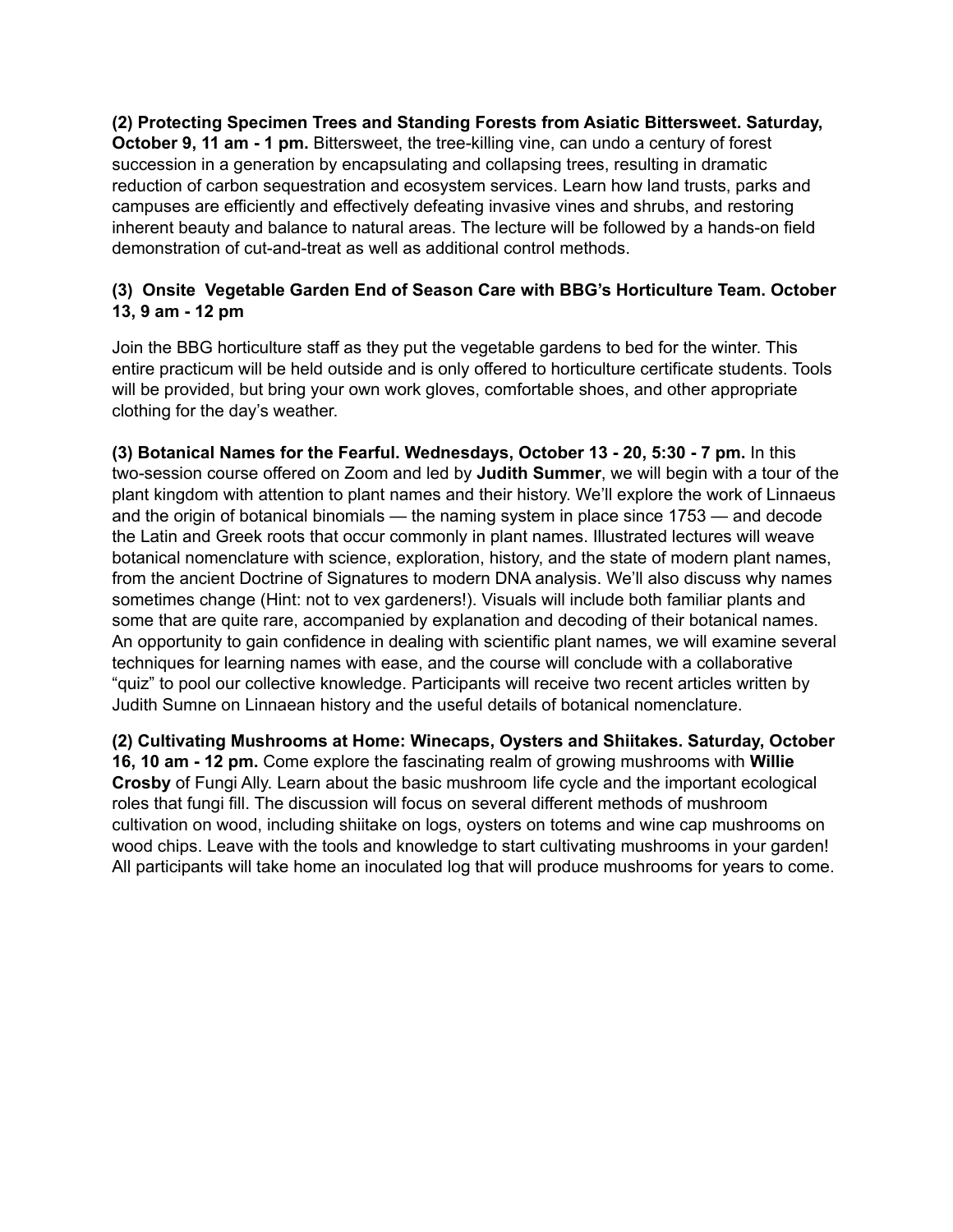**(2) Right Tree, Right Place. Saturday, October 16, 1 - 3 pm** Trees can define a garden, but their siting and placement can confound gardeners, particularly when smaller specimens are being planted. This class, taught by **Lee Buttala**, examines the root structures, growth habits, and the mature size of a range of species and varieties, large and small, for use in the residential landscape. Attendees will walk away with a new approach to selecting woody plants that will provide their gardens with desired structure and form throughout the years, while taking into consideration underplanting and the tree's harmonious coexistence with other garden features and elements in the ever-evolving landscape. This class hopes to prevent gardeners from needing to remove maturing trees because they were planted in the wrong place, by demonstrating how better siting or selection (or regular pruning or training) can allow these coveted plants to mature in the garden.

**(1) Marketing your Gardening Business. Wednesday, October 27, 4 - 5 pm. ONLINE.** Join **Lindsey Schmid**, Vice President of Tourism and Marketing, and Senior Marketing Specialist **Elizabeth Nelson** of 1Berkshire, to learn the best ways to market your business online. With so many platforms, the choices can be overwhelming. Lindsey and Elizabeth present some options and help you find a method that works best for you and your business. Special focus will be given to capturing your authentic voice and the regional identity of our beautiful Berkshires. This program is offered free of charge and sponsored by 1Berkshire. To learn more about all of the ways 1Berkshire supports economic development in our region click [here](https://1berkshire.com/) and to learn more about how 1Berkshire markets the Berkshires click [here](http://berkshires.org/).

**(2) Elm Cultivar Research and Structural Pruning. Saturday, October 30, 10 am - 12 pm.** This program includes a lecture led by **Tom Zetterstrom** for arborists, tree wardens, horticulturalists, and the public, and would be followed by a demonstration pruning of the BBG Princeton American Elm by **Kieran Yaple** of Race Mountain Tree Service. The lecture reviews seven7 generations of elm research dating back from the 1930's to the current research projects of the USDA Northern Research Station and the National Arboretum.

**(1.5) Digging Dahlias. Saturday, November 6, 11 am - 12:30 pm.** These tender perennials are garden stars, but left in the ground they won't last through a New England winter. With a few tricks, you can preserve and multiply your dahlias, enjoying them for years to come! BBG faculty member Jenna O'Brien will guide students through digging, cleaning, division, and overwintering techniques. She'll also share insights on a few of her favorite varieties. This is a hands-on workshop; students are encouraged to bring their own clippers, and are welcome to bring dahlia tubers from home!

**(5) 7th Annual Rooted in Place Ecological Gardening Symposium. Sunday, November 14, 10 am - 4 pm. GROWING RESILIENCE: THE CLIMATE CRISIS, OUR GARDENS AND COMMUNITIES**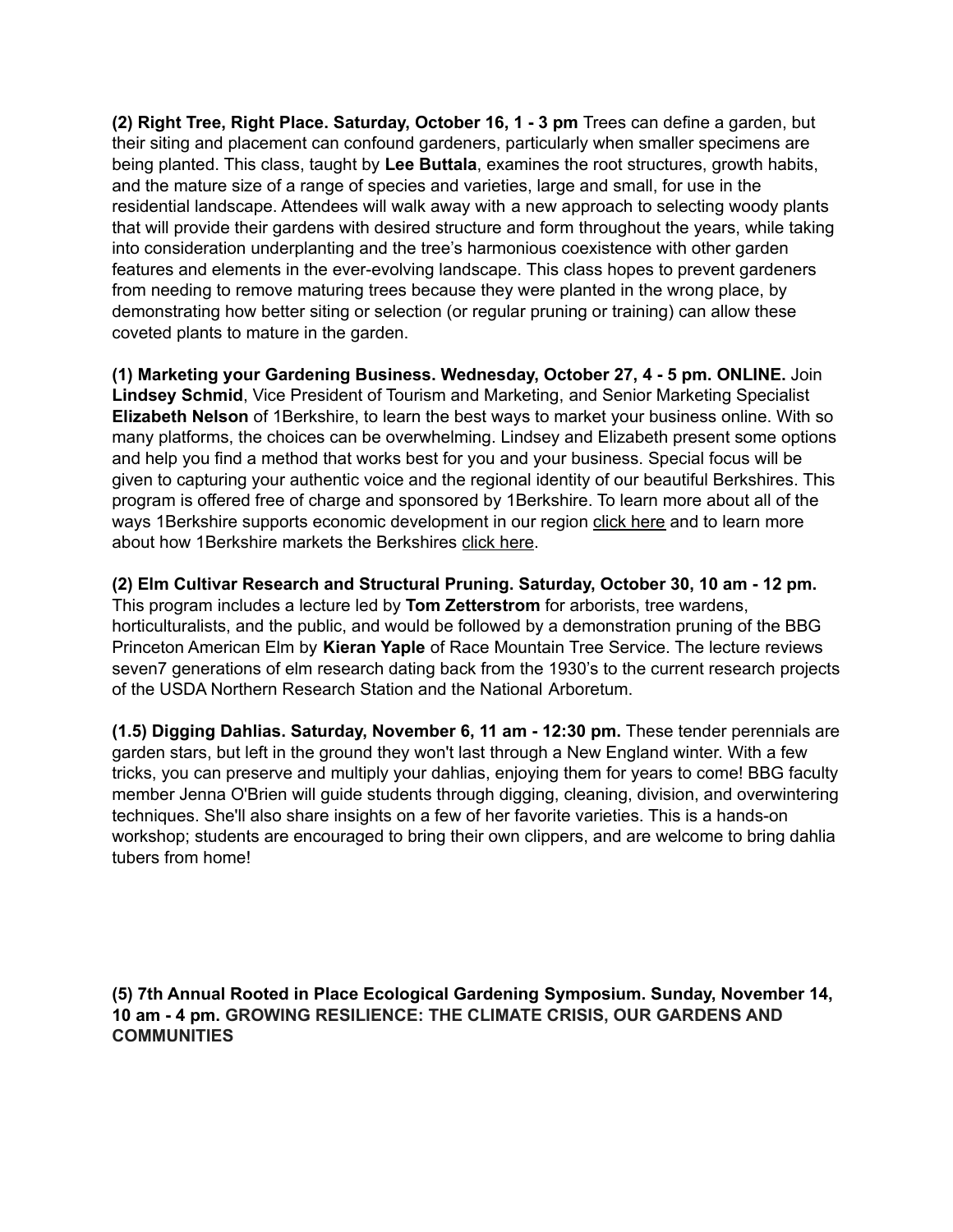**Featuring: Rebecca McMackin.** Rebecca McMackin is an ecologically obsessed horticulturist. She is Director of Horticulture at Brooklyn Bridge Park where she oversees 85 acres of diverse parkland. These meadows, forests, salt marshes and freshwater wetlands are managed with the dual purposes of cultivating, beautifying and encouraging biodiversity, all within the largest city in the country. In her imaginary free time, Rebecca lectures, writes, and designs the occasional garden. Her writing has been published in *The New York Times*, the Landscape Institute, and the Ecological Landscape Alliance. Her presentation at Rooted in Place will focus on the many ecological strategies employed by Brooklyn Bridge Park's staff to develop and cultivate biodiversity, including pragmatic strategies for encouraging ecologically beneficial landscapes. **Sam Hoadley**: Sam Hoadley is the Horticultural Research Manager at Mt. Cuba Center. His work includes evaluating native plant species, old and new cultivars, as well as hybrids in Mt. Cuba's Trial Garden. Using data collected and analyzed over a three-year period, a research report is published outlining top-performing plants for the Mid-Atlantic region. This information is designed to inform consumers and home gardeners as well as professionals in the horticultural and nursery industries about the ecological benefits and attributes of the native plants in our trials. His presentation will focus on knockout native species and cultivars researched at the Mt Cuba Center. Sam received a degree in Sustainable Landscape Horticulture from the University of Vermont.

**Pete Grima**: Pete Grima is a Service Forester with the Massachusetts Department of Conservation & Recreation covering northern Berkshire County, where he helps landowners make informed decisions about their forests. He is also an avid botanist responsible for many new and novel botanical discoveries in the Berkshires, and he is a co-author of the recently published *Vascular Flora of Franklin County, [Massachusetts](http://www.rhodora.org/specialpublications/publications.html)*. Using a recent landowner interaction from his Service Forestry work as a case study, Pete's presentation will describe the process of envisioning a future forest to be planted in an old field, with a mind towards carbon storage and climate resilience.

**Jennifer Jewell**: Jennifer Jewell's presentation, "How a Place-based Garden Culture of Care Strengthens Places and their People," explores the philosophy of the *Cultivating Place* podcast that gardens/gardeners are powerful spaces and agents for potentially positive change in our world and help to address challenges as wide ranging as climate change, resource use, habitat and biodiversity loss, cultural polarization/marginalization, and individual and communal health. Jennifer is the host of the national, award-winning weekly public radio program and podcast *Cultivating Place: Conversations on Natural History and the Human Impulse to Garden*. She is the author of award-winning *The Earth in Her Hands, 75 Extraordinary Women Working in the World of Plants* (Timber Press in 2020), and *Under Western Skies, Visionary Gardens from the Rockies to the Pacific Coast* (due out from Timber Press in April 2021). Her greatest passion is elevating the way we think and talk about gardening, the empowerment of gardeners, and the possibility inherent in the intersections between our places, our cultures, and our gardens.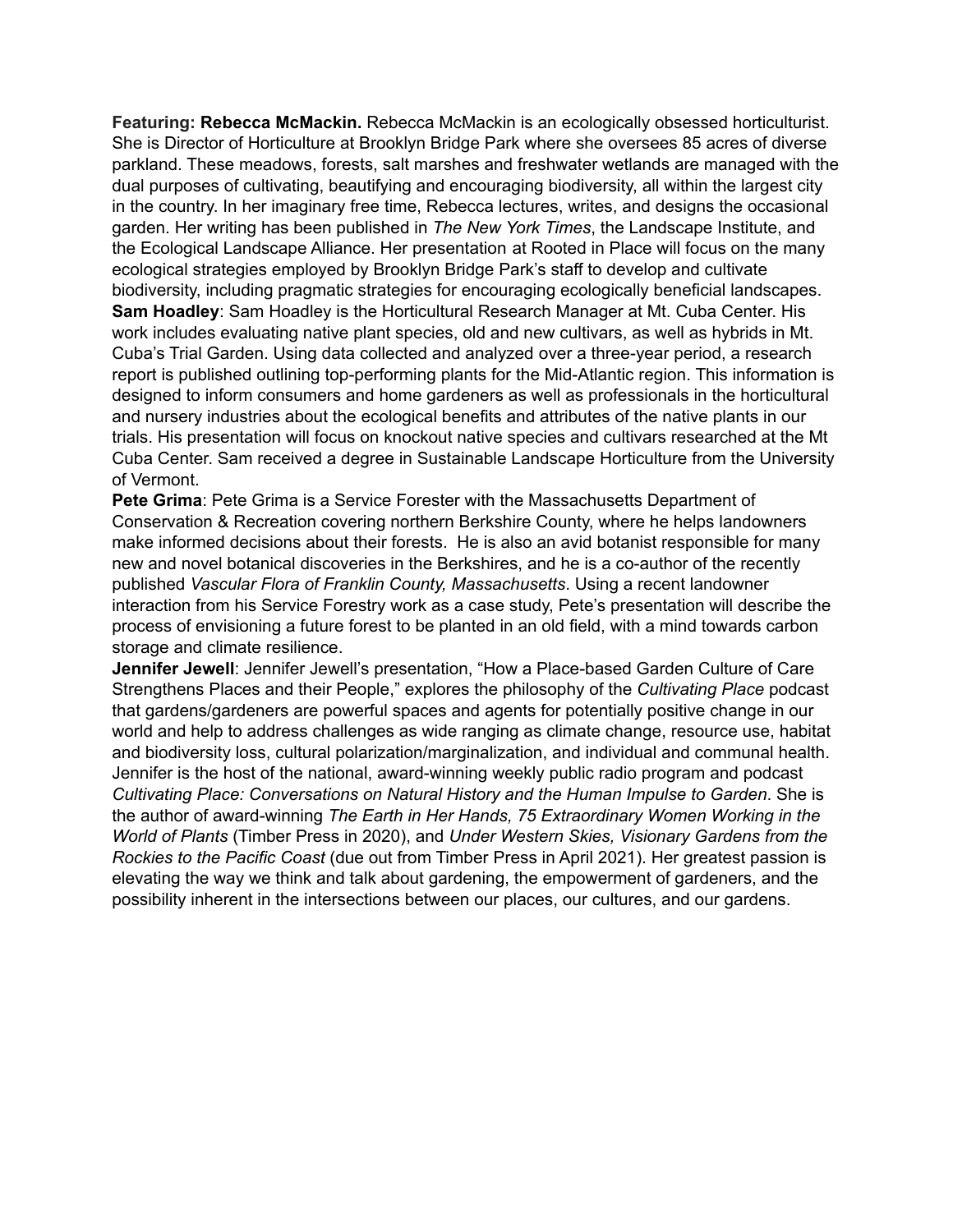**(2) Winter Wow: Beautiful Containers for the Colder Months.Saturday, November 20, 1 - 3 pm.** Winter approaches but this doesn't mean your window boxes or containers need to spend the next four months filled with the skeletons of long-dead plants. Instead, you can compost those spent annuals and fill the void with a variety of options from classic to contemporary. Deborah Trickett, whose business *The Captured Garden* is all about keeping container gardens appealing in all seasons, will share creative ideas to carry you through the holidays to spring.Award-winning container garden designer **Deborah Trickett** has worked in the gardening industry for over 30 years, starting with her first job in a greenhouse at age 13 until the present as the owner of *The Captured Garden*. Deborah works with clients throughout New England who want their homes to be beautiful, not typical. By combining unusual plant material and creative design ideas she creates gardens and containers that are truly one of a kind. Deborah Trickett is a Massachusetts Certified Horticulturist and Landscape Professional. She is a frequent lecturer on creative container gardening, speaking at regional Flower Shows. She has also shared her passion for perennials at the Perennial Plant Association Annual Symposium; was a featured speaker at the Grand Garden Show on Mackinac Island;and teaches at the Arnold Arboretum in Boston. Her work has been featured in *The Boston Globe*, *The American Gardener*, *Garden Gate* and *New England Home* magazines as well as on the TV show *New England Dream Home*. Deborah's work can also be viewed at [www.thecapturedgarden.com](http://www.thecapturedgarden.com).

**(6) Beginners Chainsaw Skills Workshop. Sunday, November 28, 8:30 am - 3:30 pm** Learn to use a chainsaw safely! Taught by arborist Melissa LeVangie Ingersoll, this workshop is designed for the novice-to-beginner chainsaw operator who wishes to gain greater confidence with this powerful tool. The class will combine lecture and hands-on learning, covering topics such as personal protective equipment, the anatomy of a chainsaw, reactive forces, basic chainsaw maintenance and additional tools for use with a chainsaw. Techniques will include holding and starting a saw, hazard ID, escape options, log analysis (binds), planning cuts, overall plan and bucking and limbing. Attendees will cut logs on the ground and/or elevated on sawhorses and will leave with a better understanding of the safety features of a chainsaw and be able to operate a chainsaw based on safety fundamentals. No experience necessary. Note: Equipment will be provided; if you have your own chainsaw or personal protective equipment, please bring it with you. Dress and prepare for the weather including long sleeves, pants and boots. Bring a bag lunch. Instructor: Melissa LeVangie, Certified Arborist (MCA, ISA, NH) CTSP

**(6) Women's' Chainsaw Skills Workshop. On-site. Saturday, December 11, 8:30 am - 3:30 pm (\$50 fee)** Are you interested in learning to use a chainsaw but feel intimidated to do so? Led by arborist **Melissa LeVangie Ingersoll**, this workshop is designed for the novice-to-beginner chainsaw operator who wishes to gain greater confidence with this powerful tool. The class combines lecture and hands-on learning and covers topics including personal protective equipment, the anatomy of a chainsaw, reactive forces, basic chainsaw maintenance and additional tools for use with a chainsaw. Techniques will include holding and starting a saw, hazard ID, escape options, log analysis (binds), planning cuts, overall plan and bucking and limbing. Attendees will cut logs on the ground and/or elevated on sawhorses and will leave with a better understanding of the safety features of a chainsaw and be able to operate a chainsaw based on safety fundamentals. No experience necessary. Note: Equipment will be provided; if you have your own chainsaw or personal protective equipment, please bring it with you. Dress